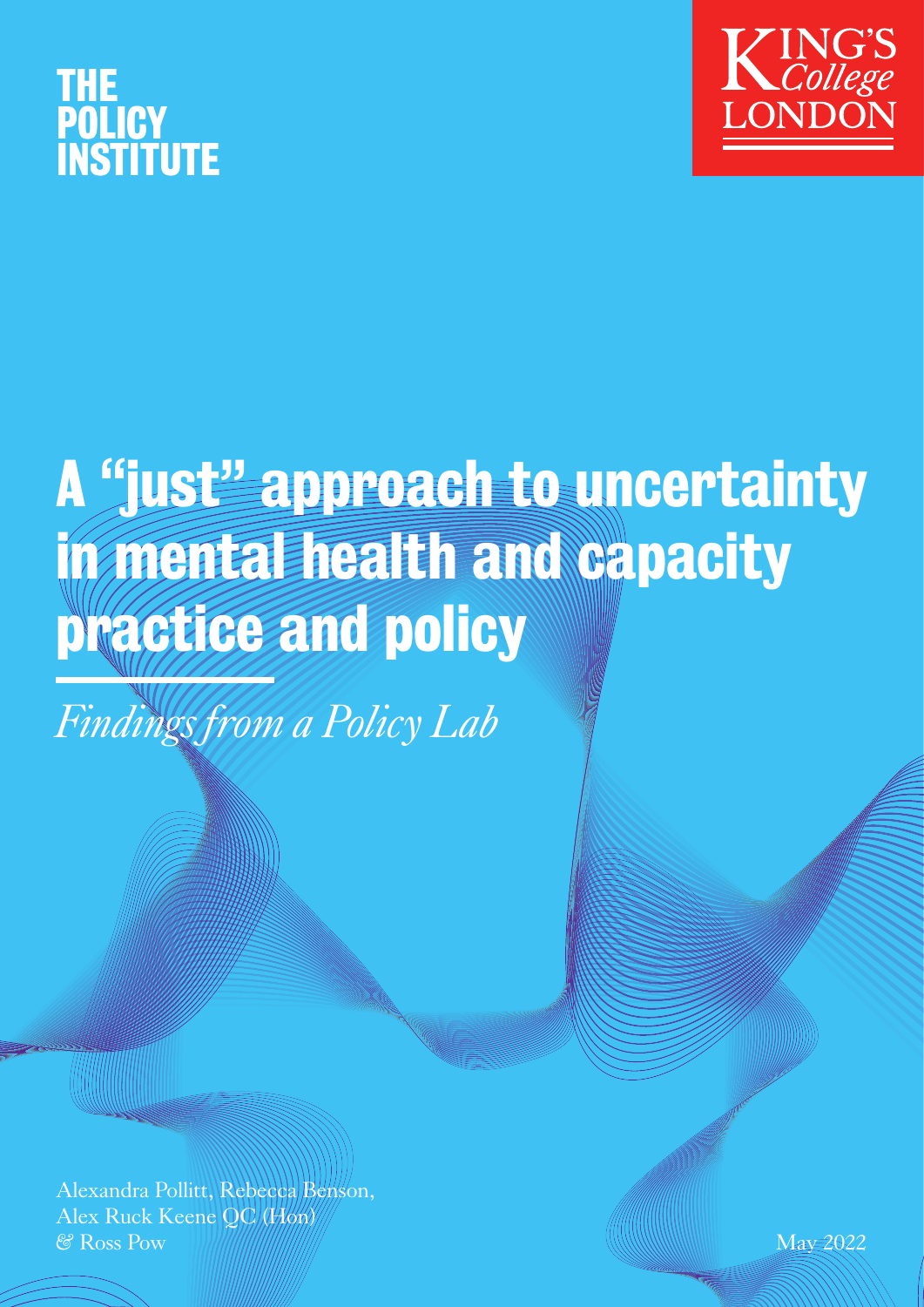#### **About the authors**

Alexandra Pollitt, Policy Institute, King's College London

Rebecca Benson, Policy Institute, King's College London

Alex Ruck Keene QC (Hon), Dickson Poon School of Law, King's College London

Ross Pow, Power of Numbers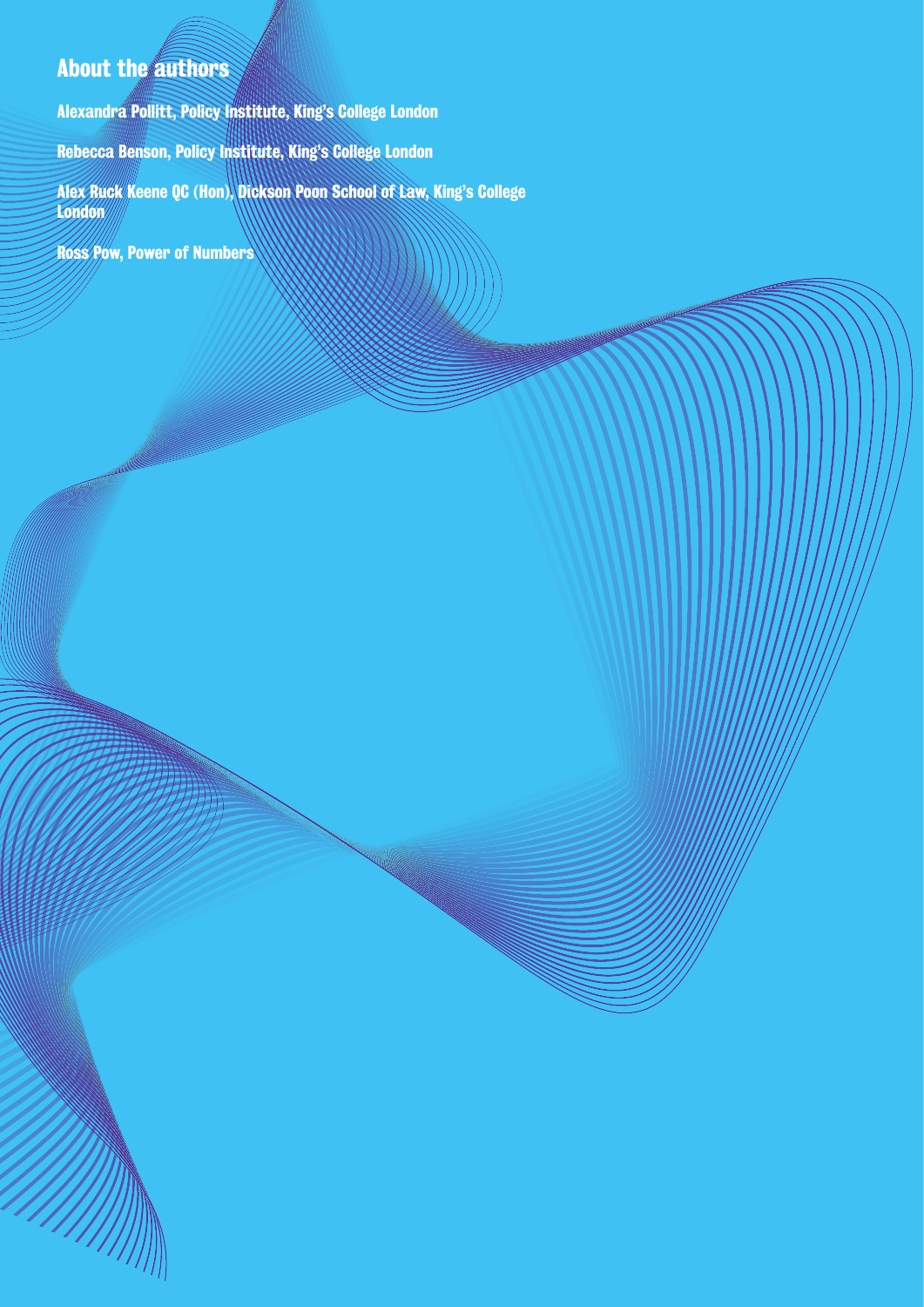### Introduction

An effective healthcare system needs to fulfil two fundamental duties: protecting people in circumstances where they might be vulnerable, while also respecting their agency and autonomy. Managing uncertainty in making decisions about individuals' care is at the heart of balancing these duties. However, decisions often take place under time pressure and require professionals to exercise discretion in selecting a particular course of action from a range of 'reasonable' responses.

It may be possible to support better decision-making in some of these circumstances by developing a "just" approach that acknowledges uncertainty, respects the individual, achieves informed participation and reaches a timely conclusion. To this end, we convened a Policy Lab to address the following question:

*Where there is significant uncertainty affecting a decision in the mental health and capacity context, what would we aspire to as a "just" approach and how could different mechanisms support this?*

There are many dimensions of uncertainty, and decisions taking place under uncertainty may have different levels of risk. In the Policy Lab we focused on decisions where there is high uncertainty but not high immediate risk, as this space provides the most scope to invest time and effort in ensuring a "just" approach to decision making. This briefing summarises the key ideas produced, while accompanying appendices include a more detailed record of the day's discussion and the briefing pack circulated to participants in advance.

#### What is a Policy Lab?

The Policy Lab approach was developed by the Policy Institute at King's College London as one way of narrowing the gap between evidence and policymaking (see Hinrichs-Krapels et al., 2020). Policy Labs are collaborative sessions that bring together research, policy, practitioner and experiential expertise to assess the evidence, understand barriers and constraints to change, and use this understanding to inform policy options that can help improve outcomes. They tend to work best when focused on a specific, well-defined issue or challenge, and draw out a wide range of perspectives and views to ensure that options and ideas are challenged and deliberated. The Policy Lab approach has been applied by the Policy Institute across a wide range of areas including, for example, reducing the costs associated with rising levels of Type 2 diabetes, and reducing and preventing mental health problems associated with bullying, as well as previously in the [Mental Health and Justice](https://www.kcl.ac.uk/policy-institute/research-analysis/future-the-mental-health-act)  [project](https://www.kcl.ac.uk/policy-institute/research-analysis/future-the-mental-health-act) to feed into reforms of the Mental Health Act.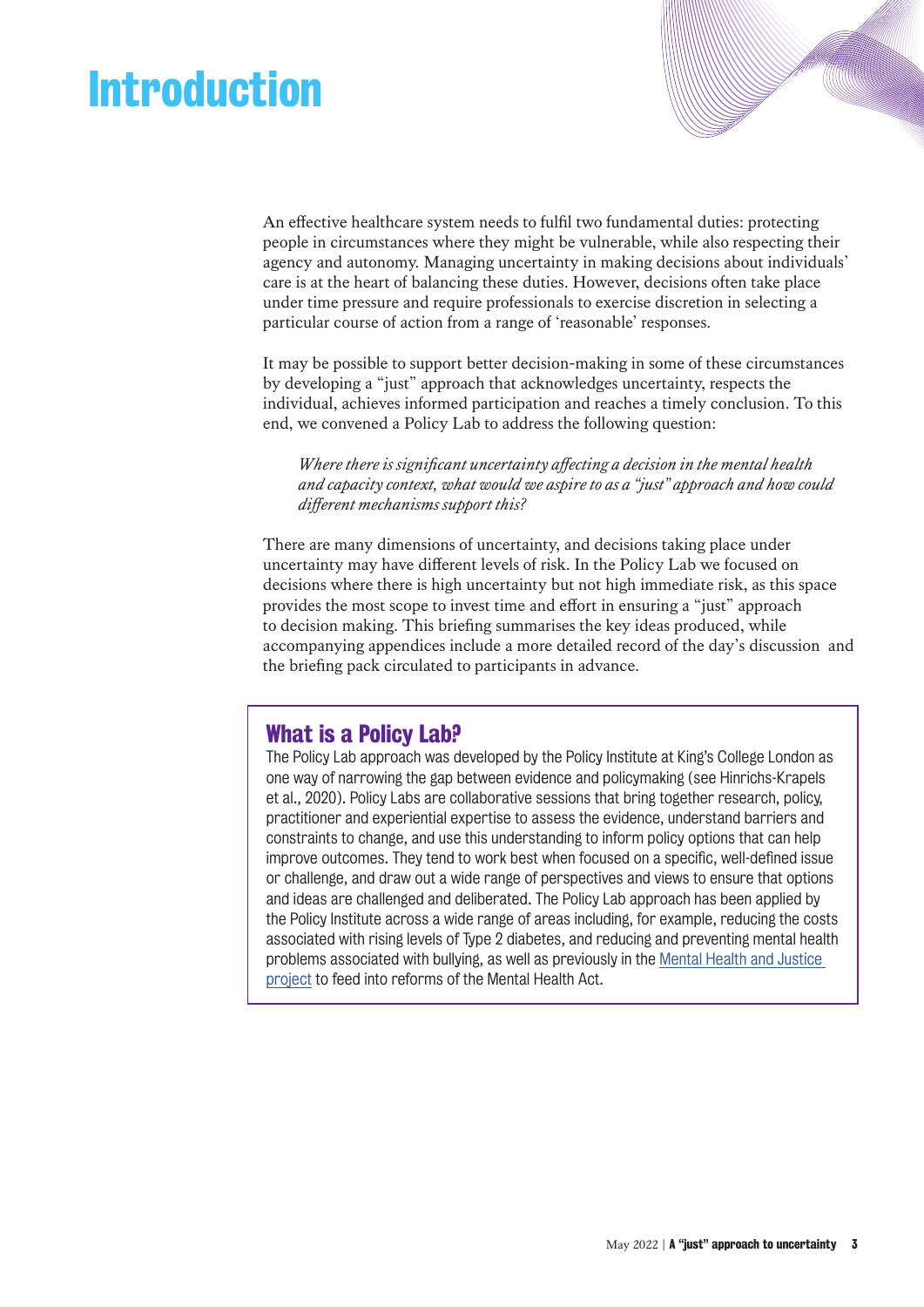#### What do we mean by uncertainty in decision-making?

In the mental health and capacity context, professionals may need to make rapid decisions in relation to, for example, whether a person has or lacks the capacity to make decisions about their own care, or whether others may be supporting or coercing them in doing so. In situations where an individual is considered not to have capacity, there may then be decisions around the best course of action to adopt and the appropriate legislation to apply in each situation (eg, in England & Wales, whether the Mental Health Act 1983 or the Mental Capacity Act 2005 is appropriate). Potential future practice examples might include, for example, consideration in England and Wales under the Mental Health Act 1983 of Advance Choice Documents in relation to treatment and identification of a person's preferences in cases of cognitive impairment.

These situations are affected by a range of different uncertainties, which might include:

- the time within which the decision has to be made
- the factual information used to shape the decision
- potential outcomes of the decision
- explicit issues of value uncertainty (eg weighing up competing values)
- tacit issues involving value uncertainty (eg heuristics for action or paralysis reactions)
- the quality of the evaluation or judgement (biases, perverse incentives, fear of liability, etc).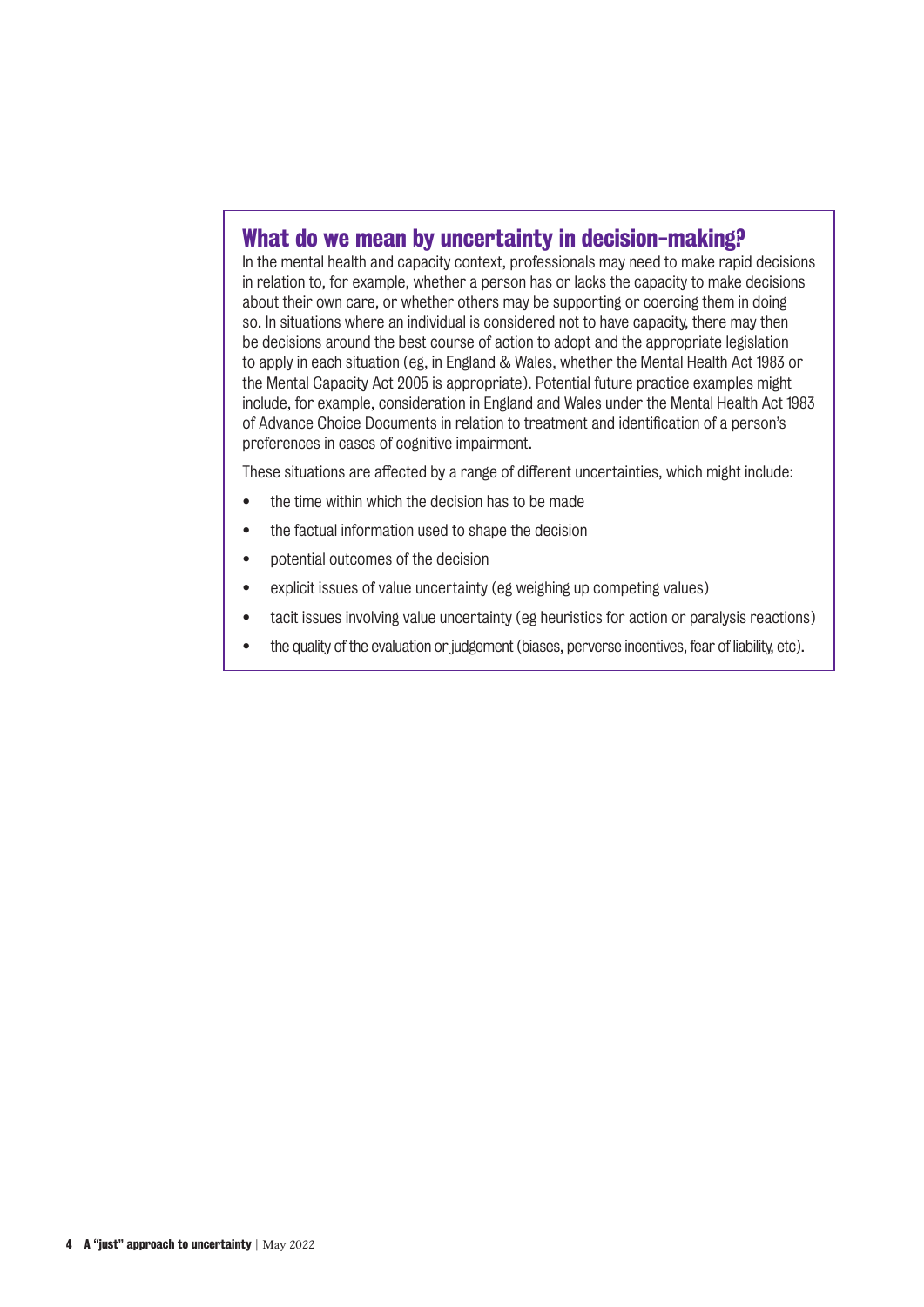## The key principles

A starting hypothesis for the policy lab was that a "just" approach to uncertainty in decision-making is one which does both substantive and procedural justice to the interests at stake. From this starting point, several principles emerged from discussions in the lab.

a a chuid ann an Chuid an Chuid an Chuid an Chuid an Chuid an Chuid an Chuid an Chuid an Chuid an Chuid an Chu

#### 1. Acknowledging and embracing uncertainty

For professionals, motivations to deny or minimise uncertainty can arise from reputational and professional risks of being "wrong" or not knowing. It was noted that uncertainty is framed almost exclusively negatively, as something to be managed, tolerated, etc, rather than as a source for creativity or potential solutions. Acknowledging that it is "ok to not know" may create more opportunities to explore alternative pathways from which better decisions and other solutions might emerge.

#### 2. Respecting individuality

A "just" approach fundamentally requires respect for individual autonomy and prioritisation of "will and preference". This must account for both historically expressed wishes and the potential for changed views thereafter. It must also be applied when people are lacking support networks or have unusual presentation, as well as when differing values from professionals involved might result in disagreement on the best course of action.

#### 3. Striving for a "Goldilocks" approach to timeliness

Decision-making should be fast enough that people are not left in limbo, but not unnecessarily rushed. As the level of urgency decreases, taking more time can be beneficial for accessing more information, allowing emotions to "settle" and moving professional mindsets out of "emergency mode".

#### 4. Informed participation

A collaborative approach to uncertainty should be sought by including all relevant voices appropriately. This requires effort to gather all relevant views, not excluding anyone without good reason. To make the most of these contributions, it is necessary to ensure that all parties have sufficient awareness and understanding of the process, as well as any necessary psychological support.

#### 5. Objectivity and impartiality

A "just" approach would be objective, impartial and non-discriminatory. One of the biggest factors in securing this is establishing who should be making decisions, respecting the potential diversity of people's views and affording appropriate weight to them in arriving at a decision. For treatment decisions, achieving objectivity and impartiality also requires that the assessment of capacity is not linked to the patient agreeing with the physician's view as to the best course of action, as noted above.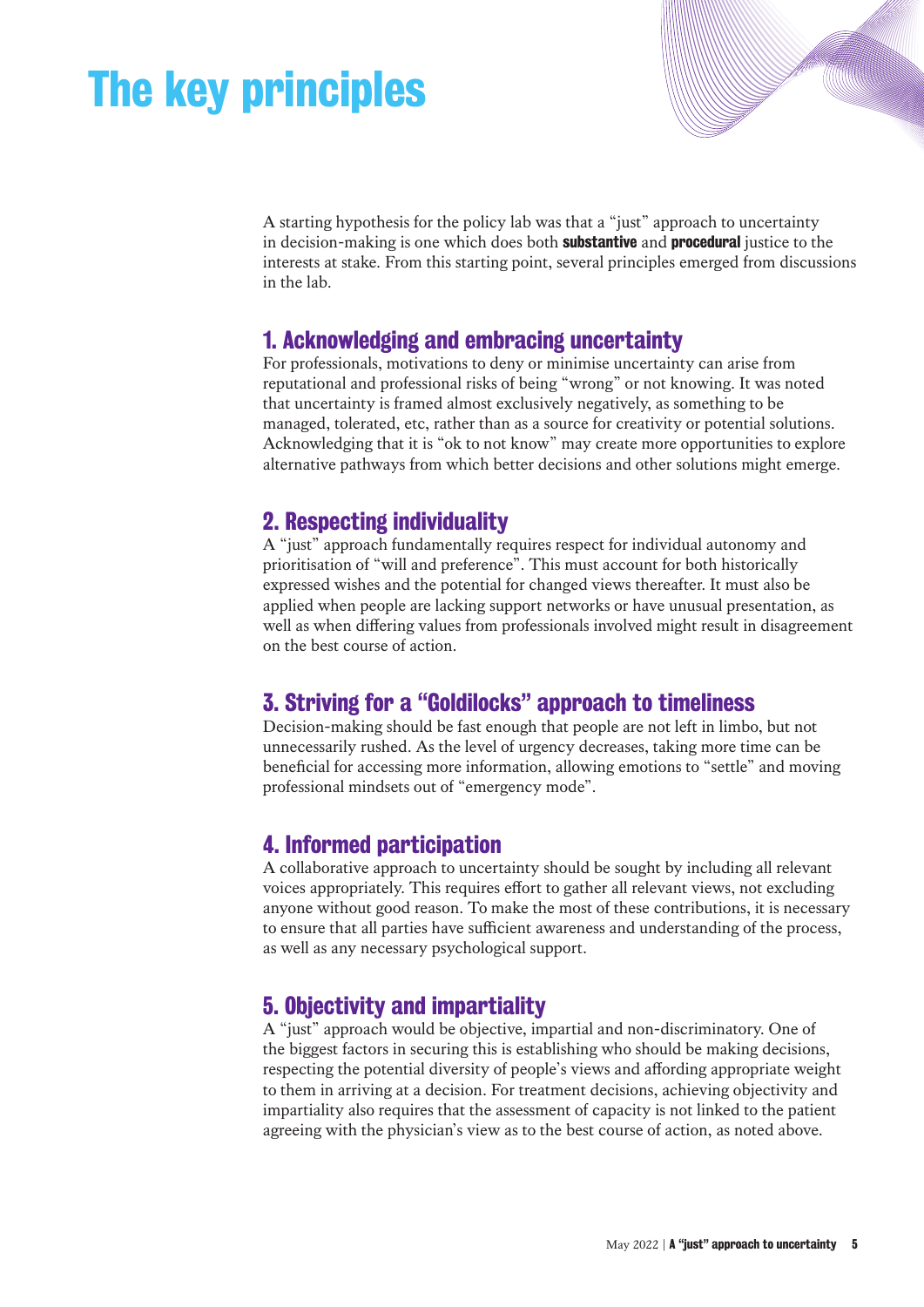#### 6. Adequate resourcing

One of the first considerations in pursuing a "just" approach should be the resources needed to work through all the necessary procedures, including undertaking assessments, providing support for the individual, gathering all relevant views, etc. While there will always be resource constraints, knowing that decisions are premised on protecting rights offers a way of rationing resources that is sustainable and gives people confidence. Accordingly, addressing this at the outset is particularly important since decisions made early in the process may determine access to further resources down the line (eg an initial decision on whether a person has capacity), while sufficient upfront resourcing may also help avoid the very high costs associated with subsequent escalation to the courts in some cases.

#### 7. Transparency, reasoning, and "challengeability"

There should be clarity in advance about how the process will be run. The process should be open in hearing evidence and reflecting on the quality of this evidence. Actions and decisions – including deciding not to do something – should be able to be questioned and tested.

#### 8. Flexibility and learning

Situations are dynamic, and decision-making should be flexible enough to incorporate new information. Feedback – to all stakeholders – on the outcomes of process, actions, and decisions is essential to learning. The success of such an approach requires ongoing engagement and open communication with all parties.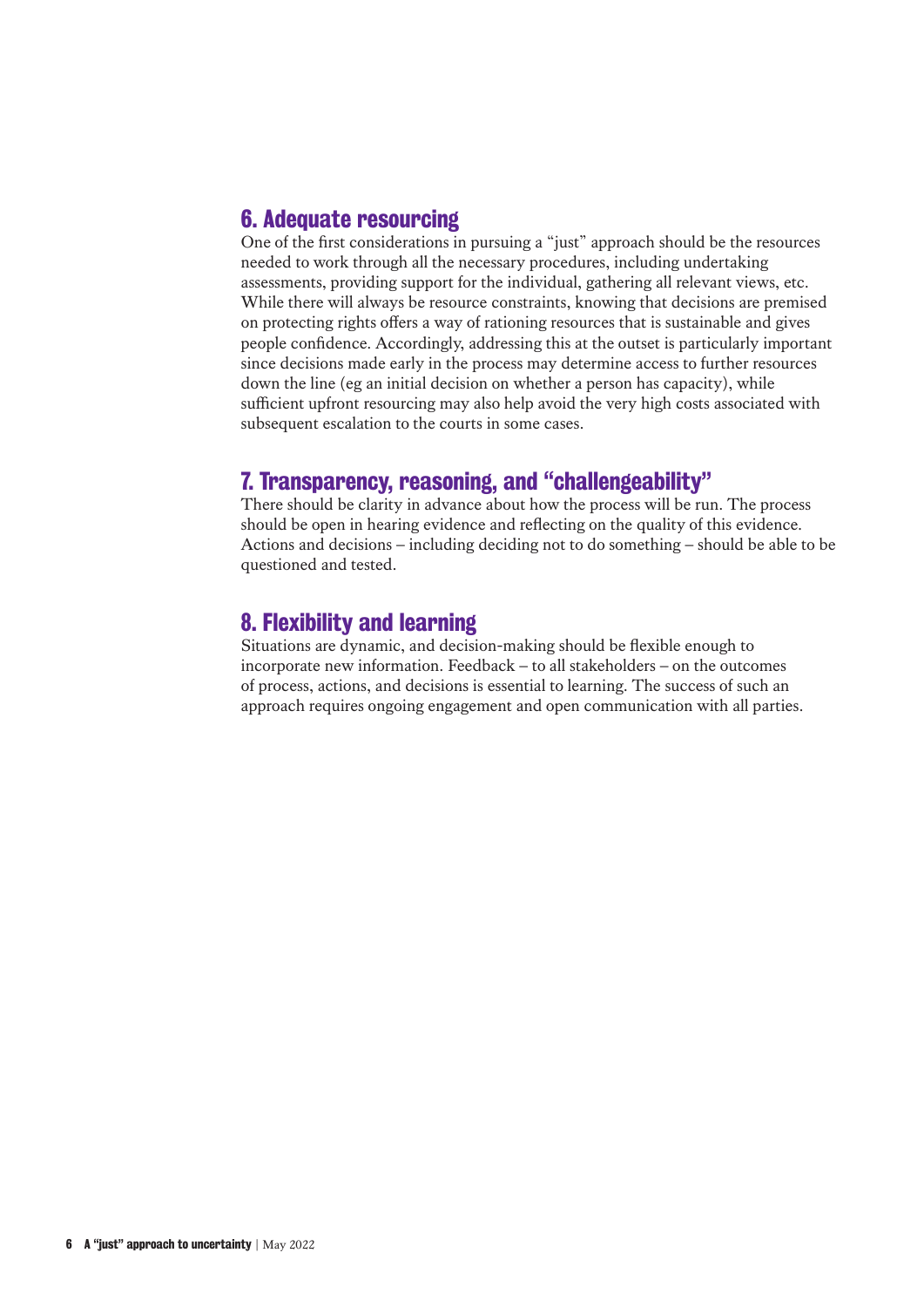

## Actions to support a "just" approach

Based on the principles set out, the lab identified actions that institutions and stakeholders could implement to support a "just" approach to decision-making in cases with significant uncertainty.

#### 1. Law

Legislation could be used to provide guidance on the weight to give to different, competing values and give legal effect to positive rights, thereby opening up options for alternative solutions. It can also identify a minimum set of downstream resources that should be available in meeting a person's needs.

#### 2. Courts

Court processes should use technology to improve access and participation, and should take place in an appropriately timely manner to avoid creating false urgency. Decision-makers should be properly supported and trained, including feeding back to judges what has happened in their cases and ensuring sufficient exposure to cases to drive consistency.

#### 3. Organisations

Decision-makers should be properly supported and trained, for example through experiential simulation learning, and institutional knowledge should be easily available to individual staff. Evidence gathering should be prioritised early.

#### 4. Practitioners

Practitioners should explicitly acknowledge that uncertainty is inevitable and so aim to be flexible and creative in responding to dynamic situations. They should be cognisant of potential value clashes, adaptable where possible, and seek to clarify the potential outcomes of different decisions.

#### 5. Other

Communications should be available in multiple formats (eg videos as well as leaflets) and accessible training provided on understanding processes around things like Advance Decisions to Refuse Treatment. Experimenting with novel approaches, such as mediation analogues or mock panels, could help build experience and foster learning amongst professionals.

The figure on the next page maps these actions to promote better decision-making under uncertainty onto different points in the process as they might apply to a specific decision in relation to an individual. The nature of the decision is deliberately not specified, but could be envisaged as any interaction between professional(s) and an individual who may be in some form of crisis or have some form of need to be met.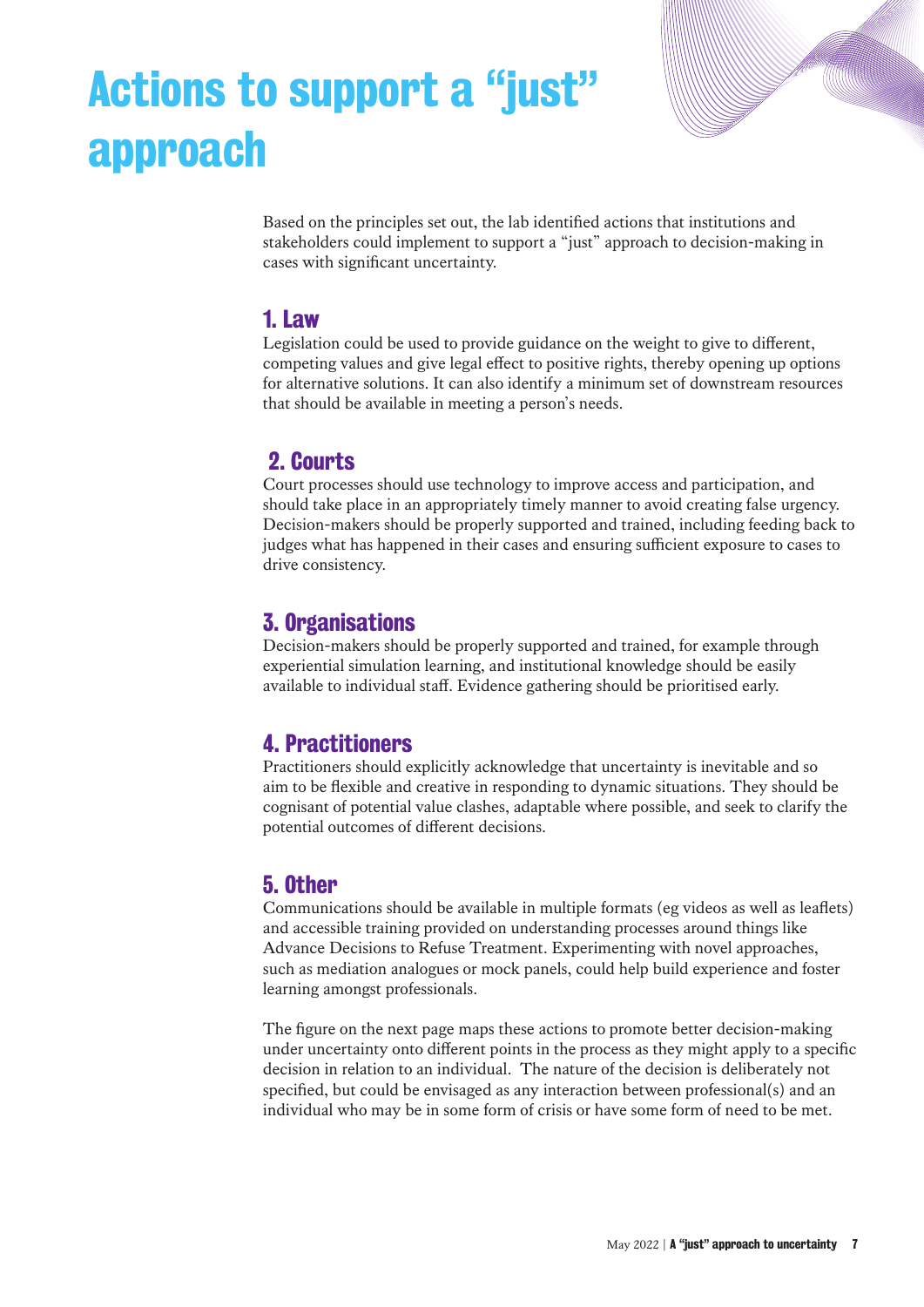## The learning cycle

Using this map it would be possible to generalise to identify steps to support each of the actions, as it is anticipated that bodies or organisations applying such a map would have to make such decisions on a regular basis. Note that many of the actions suggested take place not at the point when the decision is made, but either much earlier, facilitating the conditions for good decision-making, or later, as part of a reflexive process.

## **Capability building**

**Training** of practitioners, judges and others to embrace uncertainty, respect rights, etc

#### Adequate resourcing secured

#### Processes and materials developed,

eg, remote connections to proceedings, document institutional knowledge, prepare flexible leaflets/videos, minimum downstream resources in place

### Before any specific decisions are made

I. N.

Ū.

Feedback to decision-makers about outcomes

Link feedback process to forward planning – are any systems level (c.f. individual decision-maker) changes necessary?

After a decision has been made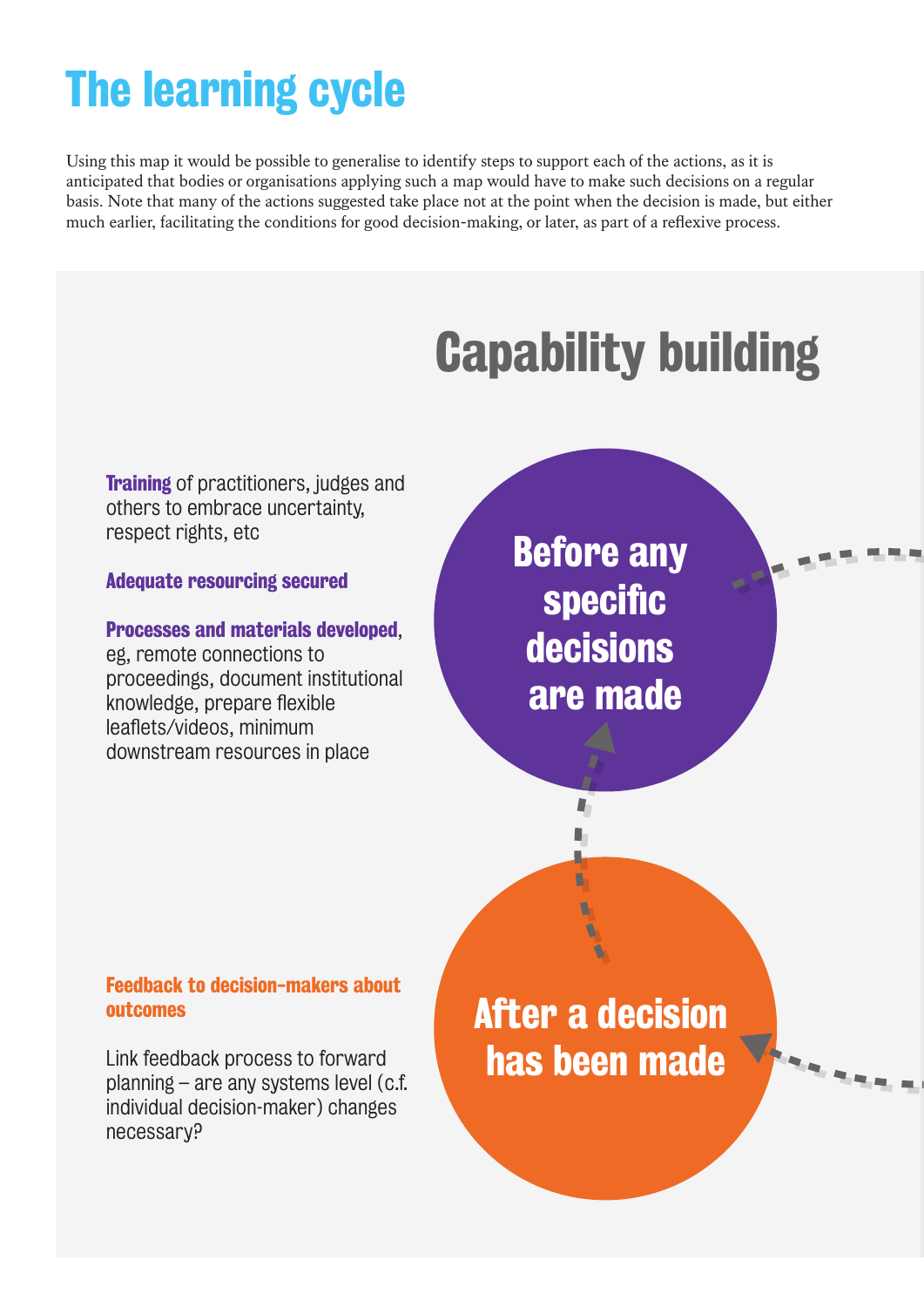

## **Individual case**

**When a decision** is on the horizon

Ascertain an individual's preferences

Identify who will need to *input* into the decision

### When a decision is necessary

Г D D

Need to be timely but unrushed

Respond to uncertainty with flexibility and creativity